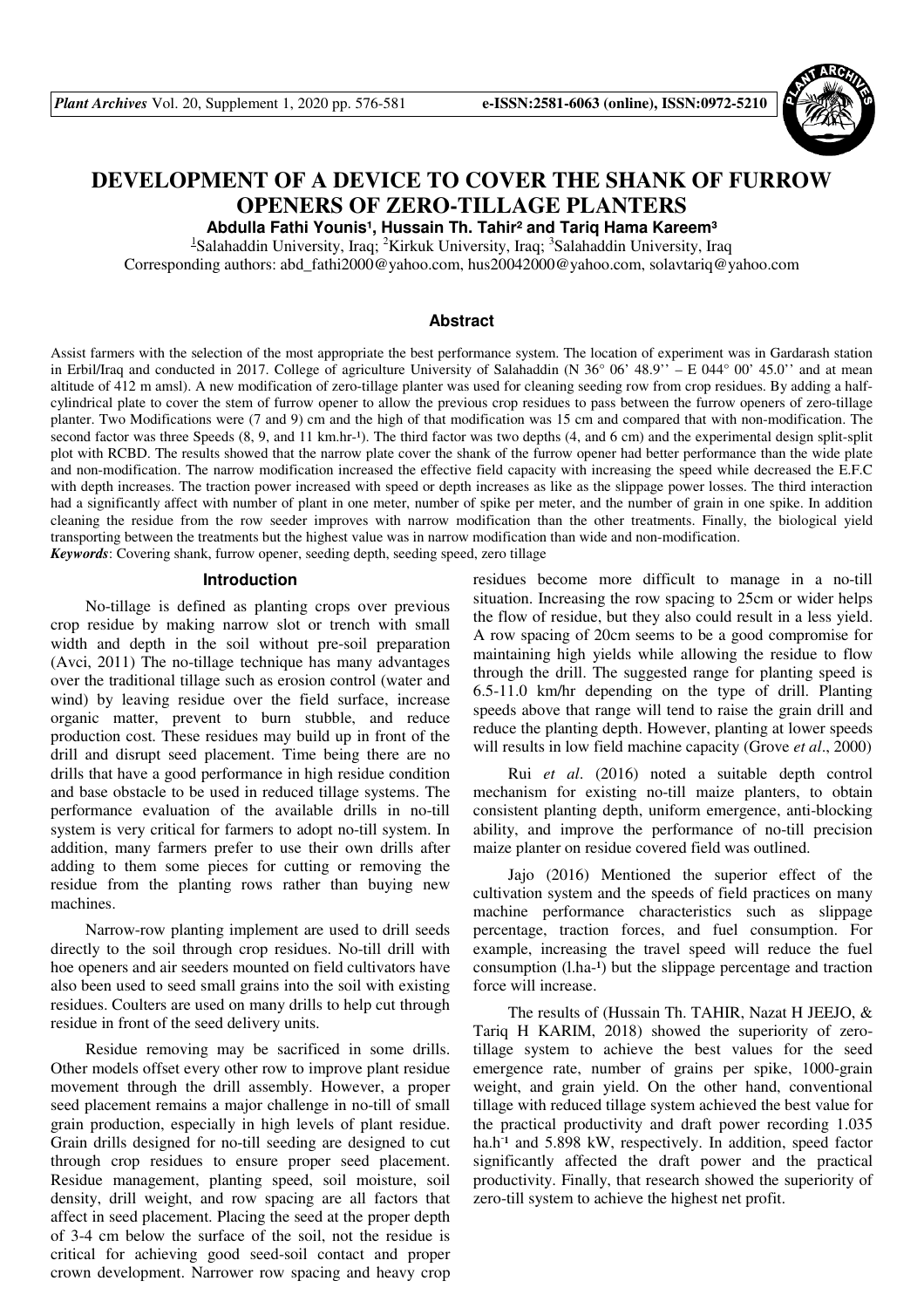(2)

The objectives of the study are:

- 1. Attach a device to the furrow opener shank of the conventional no-tillage drill to allow the residue to pass through the drill.
- 2. Remove surface residue from the row area in front of the furrow opener.
- 3. Move the accumulated residue in the seed line behind the seeding tube.

## **Materials and Methods**

An experiment was conducted at Gardarash Research Station, College of Agriculture, Salahaddin University - Erbil (N 36° 06' 48.9" – E 44° 00' 45.0" and at mean altitude of 412 m amsl) in 2016-2017 to examine some modifications made to the zero-tillage drill (ZT drill). Field soil texture is silt clay loam (370 of clay, 525 of silt, and 105 of sand g.kg-<sup>1</sup>) and pH= 7.60. Studied the effect of the modifications, travel speeds, and planting depth on some machine and plant indicators were tested. Machine performance indicators included the effective field capacity (ha.h-1), Drawbar power (hp), and loss power in slippage (hp). Plant indicators were number of plant in one meter, plant height (cm), number of spikes in one-meter length, number of grains in one spike, weight of residue in unit of length (meter), and biological yield (kg.ha<sup>-1</sup>). Some indicators were calculated using the equations listed below (Hunt, 2007).

1-Effective field capacity (E.F.C.) (ha/h).

Effectivefield capacity 
$$
\left(\frac{\text{ha}}{\text{h}}\right)
$$
 =  $\frac{\text{actualspeed}\left(\frac{\text{km}}{\text{h}}\right) \times \text{work width (m) \times efficiency}}{\text{unit area (hectare)}}$  ... (1)

2-Drawbar power (D.P) measuring by hp.

Drawbar power (D.P) = draft force (kg) $\times$  speed $\left(\frac{\text{km}}{\text{h}}\right)$ /270 draft force (kg) $\times$  speed $\left(\frac{\text{km}}{1}\right)$ J  $\left(\frac{\text{km}}{\cdot}\right)$ l  $\times$  speed  $\left(\frac{\text{km}}{1}\right)/270...$ 

3-Loss power in slippage (Sp).

$$
Sp = \frac{Pf(V_t - V_p)}{270} \dots (3)
$$

Sp: loss power in slippage percentage

Pf: draft forces (kg).

Vt: theoretical speed (km.h<sup>-1</sup>).

Vp: practical speed (km.h<sup>-1</sup>).

# **2.1 Seeder modifications:**

The seeder used in the experiment was modified at two levels of row and seed row cleaner: narrow modification and wide modification. The modifications were made by adding a plate or shell into the front of the shank of furrow opener. The plate has two sizes, the first size is 7 cm (narrow) and the second size is 9 cm (wide). The height of that modification is 15 cm. The modifications are designed to move and push most of the surface residue to the sides of the row, allowing ZT-drill to be achieved in a band with a clean surface. They were fixed immediately to the front of the furrow opener fig (1) and compared with original stem, which has nomodification (Aikins, Antille, Jensen, & Blackwell, 2017) (Duiker, Hoover, & Myers, 2013; Li *et al*., 2015).



**Fig. 1 :** Shows the details of modification.

### **2.2 Experimental Design:**

The experiment was arrangement at a split-split plot in a Completely Randomized Block Design (RCBD) (CRBD). Three different modifications: seeder without modification  $(A_1)$ , seeder with narrow modification  $(A_2)$ , and seeder with wide modification  $(A_3)$  represented the main plots. Travel speeds ( $B_1=8$ ,  $B_2=9$ , and  $B_3=11$ km.hr-<sup>1</sup>) and planting depths  $C_1=4$ , and  $C_2=6$  (cm) represented the sub and sub-subplots, respectively. The experiment was repeated for three times, which resulted in an overall of 54 treatments (2 modifications and without modification×3 speeds×2 depths×3 replications). The data was analyzed by a Statistical Analysis System (SAS) and the significance between treatment means was tested by Duncan Multiply Range Test.

# **Results and Discussion**

Table (1) shows the effects of two modifications and without modification in effective field capacity, draft or drawbar power, loss power in slippage, number of plants per meter, height of plant, number of spike per meter, number of grain in one spike, weight of residue, and biological yield.

According to table (1), the narrow modification  $(A_2)$ and without modification  $(A_1)$  had a superior value of effective field capacity (1.406 and 1.402) ha.h<sup>-1</sup> respectively. The lower significant value (1.372) ha/h happened with wide modification  $(A_3)$ .

The same table (1) also showed the significant effects between the treatments of drawbar power indicator. The best value (38.61, 38.96) hp recorded with narrow and wide modifications respectively. The highest value (39.8) hp recorded in the treatment of without modification.

Slippage power losses of the wide modification  $(A_3)$ recorded the highest value of 7.427 hp (table 1), which is significantly different with other two treatments. However, other modifications were not different between of them. While the lowest value achieved in narrow and without modification (6.08, 6.40) hp respectively.

The number of plants / meter of length (plant.m<sup>-1</sup>) had a superior value of that indicator, the highest value achieved in without modified (52.94) plant per meter. The lower value (41) plant.m<sup>-1</sup> of that indicator recorded with narrow modification according table (1).

Number of grain in spike was significantly affected by the treatments, and the highest value recorded in without modification 30.5 seed per spike. While the lower value, was (26.5) seeds per spike achieved in narrow modification, table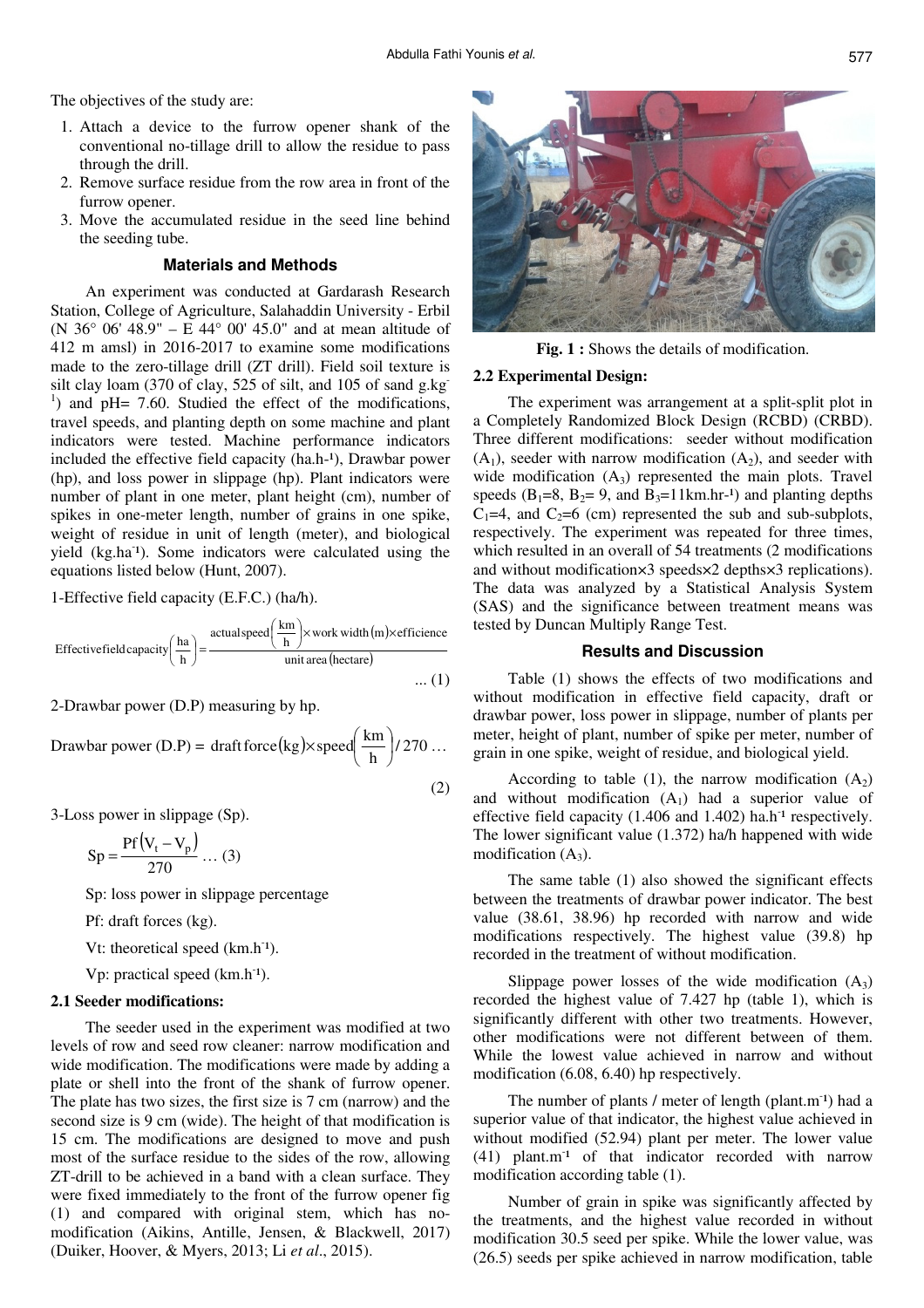(1). That is agreement with the (Alrijabo, 2014) researcher encouraged to adopt ZT-planting.

From the same previous table the weight of residue (g.m<sup>-1</sup>) was a significantly affect between modification treatments. The best or less value of that indicator achieved in narrow modification  $(20.05)$  g.m<sup>-1</sup>. Therefore, the highest value of weight residue was in without modification (43.83) g.m- ¹. Therefore, the weight of residue is the main indicators refer to clean the rows of no-till drill when it is working in

the fields. That agreement with (Alrijabo, 2014) (Siemens, Wilkins, & Correa, 2004; Wang, Zhu, Li, Huang, & Jia, 2018) (Jin, Zhiqiang, Hongwen, & Qingjie, 2014) so they recommend to adopt new technology with ZT planter (Jin *et al*., 2014).

While there were non-significantly effect of treatments in other indicators: height of plant, number of spike per meter, and biological yield.

| Level of<br><b>Modification</b> | Effective field<br>capacity<br>$(ha/hr)$ ** | <b>Drawbar</b><br>Power<br>$(hp)$ * | slippage<br>power<br>$loss(hp)*$ | No. of<br> plants/m<br>$***$ | Height of<br>plant<br>$\rm \left( cm\right)$ |      | No. of No. of grain<br>$\vert$ spike/m $\vert$ in spike $**$ | Weight of<br><b>Residue</b><br>$(g/m)*$ | <b>Biological</b><br>Yield<br>$kg/ha **$ |
|---------------------------------|---------------------------------------------|-------------------------------------|----------------------------------|------------------------------|----------------------------------------------|------|--------------------------------------------------------------|-----------------------------------------|------------------------------------------|
| A1                              | .402 a                                      | 39.80a                              | 6.40 <sub>b</sub>                | 52.9 a                       | 50.9                                         | 47.5 | 30.5 a                                                       | 43.83a                                  | 5760.5                                   |
| $\mathbf{A2}$                   | .406 a                                      | 38.61 b                             | 6.08 <sub>b</sub>                | 41.0 <sub>b</sub>            | 53.6                                         | 49.6 | 26.5 <sub>b</sub>                                            | 20.05c                                  | 6101.8                                   |
| A3                              | 1.372 b                                     | 38.96 <sub>b</sub>                  | 7.42 a                           | $46.3$ ab                    | 52.0                                         | 43.4 | $30.0$ ab                                                    | 24.73 b                                 | 5224.8                                   |

**Table 1 :** Explains the effects of the modifications on some mechanical and crop indicators.

\*the lowest value is better \*\*the highest value is better

Table (2) revealed the significantly effect of three speeds  $(8-9-11)$  km.h<sup>-1</sup> in some indicators: effective field capacity, drawbar power, slippage power loss, biological yield, and weight of residue. While there were no significantly effect of speeds in other plant indicators: number of plants.m<sup>-1</sup>, height of plant, number of spike.m<sup>-1</sup>, number of grain per spike.

From table (2) the highest or best value  $(1.578)$  ha.h<sup>-1</sup> of effective field capacity achieved with the third speed level  $(11)$  km.hr<sup>-1</sup>. While the lower value  $(1.204)$  ha.h<sup>-1</sup> was recorded with first speed  $(8)$  km.h-<sup>1</sup>, due to the speed is one of the elements of effective field capacity equation and when the speed increase the E.F.C. increased too. Trend was similar to (Altuntas, Özgöz, & Taser, 2006) (Jajo, 2016) (Furlani, Canova, Bertonha, Cavichioli, & Silva, 2013; Hussain Th. TAHIR, Nazat H JEEJO *et al*., 2018).

The significantly effect of speeds in drawbar power explained in table (2), and the best value is the lower (25.72) hp that recorded with first speed  $(8)$  km.h-<sup>1</sup>. While the high value was  $(52.63)$  hp recorded with third speed  $(11)$  km.h-<sup>1</sup>. The reason is when the speed increased the traction in draw bar increases and the draft power increases too. Due to the soil resistance, and That situation agreement with (Jajo,

2016) and (Altuntas *et al*., 2006; Furlani *et al*., 2013) (Harrigan & Rotz, 1995) (Li *et al*., 2015).

The loss power in slippage was a superior effect with speeds level, and the low value of slippage power loss recorded with first speed (2.605) hp, while the highest value (11.16) hp achieved in third speed level. Due to increases the slippage percentage, that Agreed with (Jajo, 2016).

There were no significant effects of speeds on the number of plants per meter, height of plant, number of spikes per meter, and number of grains in spike.

The weight of residue  $(g.m<sup>-1</sup>)$  was a significantly affect between the different speed levels, and the best value (23.99) g/m recorded in first speed while, the highest value achieved in second and third speeds  $(32.18, 32.44)$  g.m<sup>-1</sup> respectively. That agreed with (Aikins *et al*., 2017) (Jin *et al*., 2014; Siemens *et al*., 2004; Wang *et al*., 2018).

 The last indicator in table 2 shows the superior value of biological yield was recorded in third speed  $(6322.6)$  kg.ha-<sup>1</sup> and the lower value achieved with second speed (5297.7)  $kg.ha-1$ .

| ᇰ<br>Š<br>≘<br>$\mathbf{a}$<br>$(\text{km})$<br>$\overline{e}$ | field<br>$\mathbf{z}$<br>ω<br>capa<br>Effecti | $_{\ast}^*$<br><u>firi</u><br>ළි | wbar<br>∗<br>ē<br>$\mathbf{\widehat{g}}$<br>قم<br>Dra | SS<br>ge<br>₽<br>÷.<br>slippa<br>$\mathbf{\hat{q}}$<br>ä<br>pow | 팈<br>$\mathbf{a}$<br>ŵ<br>ant<br>$\epsilon$<br>ã | ัธ<br>Height<br>$\binom{1}{k}$<br>plant | m<br>spike<br>ัธ<br>$\dot{\mathbf{z}}$ | - 특<br>grain<br>spike<br>$\sigma$<br>$\tilde{\mathbf{z}}$ | ัธ<br>Φ<br>÷.<br>sidu<br>Weight<br>(g/m)<br>ت<br>R | Biological<br>₩<br>ᅙ<br>σ<br>.ම<br>g<br>↘<br>kg |
|----------------------------------------------------------------|-----------------------------------------------|----------------------------------|-------------------------------------------------------|-----------------------------------------------------------------|--------------------------------------------------|-----------------------------------------|----------------------------------------|-----------------------------------------------------------|----------------------------------------------------|-------------------------------------------------|
| B1(8)                                                          | 1.204 c                                       |                                  | 25.72 c                                               | 2.60c                                                           | 47.9                                             | 50.34                                   | 49.5                                   | 30.7                                                      | 23.99 b                                            | 5466.8 ab                                       |
| B2(9)                                                          | .398 b                                        |                                  | 39.01 b                                               | 6.14 <sub>b</sub>                                               | 44.8                                             | 52.35                                   | 44.1                                   | 28.5                                                      | 32.18 a                                            | 5297.7 b                                        |
| B3(11)                                                         | .578 a                                        |                                  | 52.63 a                                               | 11.16 a                                                         | 47.5                                             | 53.86                                   | 46.8                                   | 27.8                                                      | 32.44 a                                            | 6322.6 a                                        |
|                                                                | $-4$ $-1$ $-1$ $-1$ $-1$ $-1$                 |                                  |                                                       |                                                                 |                                                  |                                         |                                        | $-4$ $-4$ $-1$ $-1$ $-1$ $-1$ $-1$ $-1$ $-1$              |                                                    |                                                 |

Table 2 : Showed the speed levels effect on mechanical and crop indicators.

From table (3) that we note the significantly effect of depth factor (4, 6) cm in some indicators: effective field capacity, drawbar power, loss power in slippage percentage, biological yield, and non-significantly effect in other plant and crop components indicators: number of plant per meter, height of plant, number of spike per meter, number of grain in spike, and weight of residue.

The effective field capacity had a significantly affect between two depths. The higher or best value  $(1.418)$ ha.h- $^{1}$ 

\*the lowest value is better \*\*\* the highest value is better

recorded with first depth (4 cm), while the lower value  $(1.369)$ ha.h-<sup>1</sup> achieved with second depth  $(6 \text{ cm})$ , due to the speed decreases by increases the soil rolling resistance, agree with(Aikins et al., 2017; Jajo, 2016).

Table (3) shows the significantly effect of depths (4, 6)cm on drawbar power (37.11, 41.13) hp that reveled if the depth increase the drawbar power increased too, because when the depth increased, the rolling resistance of soil against the implement (planter with tractor) increasing, that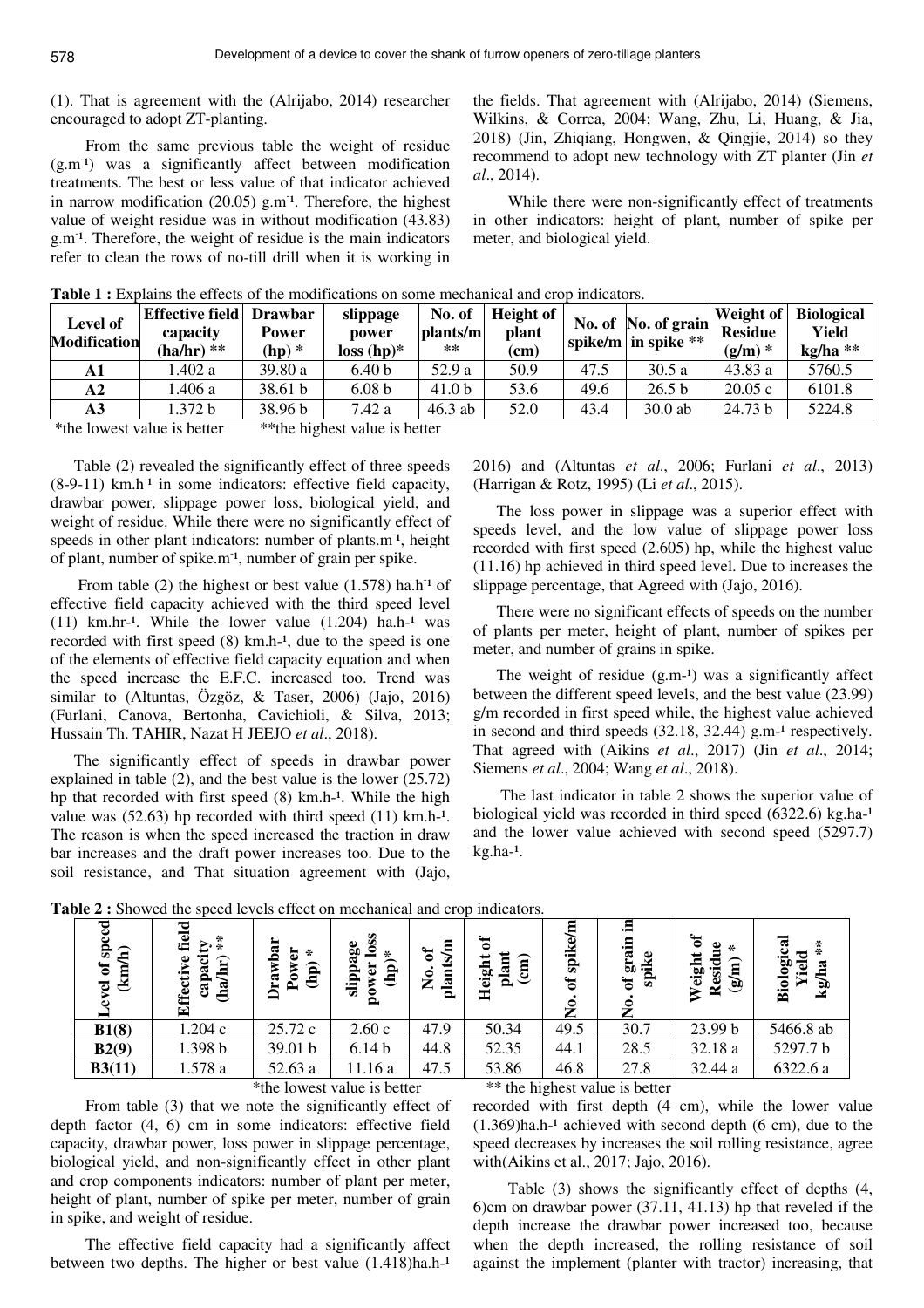caused to increase drawbar power (Jajo, 2016) (Tahir, Matti, & Al-Tahan, 2018). They resulted near that trends and agreed with it (Hussain Th. Tahir, Nazat H. Jeejo, & Tariq H. Karim, 2018)

Slippage power Loss gives a significant effect with depths treatments according to table (3) the best or lower value (5.54) hp happened from the first depth (4) cm. While the higher value (7.73) hp registered with second depth (6) cm, because when the depth increase the power loss increased too, due to increases the slippage. That agreement with (Jajo, 2016; Jing, Wei, Baofa, & Yanfen, 2015).

The depth had a significantly effect and increased with depth in biological yield. The values were (5317.5, 6073.9)  $kg.ha-1$ , with planting depth  $(4, 6)$ cm respectively, this trends was similar to (Rui *et al*., 2016) (Aikins *et al*., 2017).

Table 3 : Explains the effect of depths level on some mechanical and crop indicators.

| level<br>epths<br>≏ | $\frac{*}{*}$<br>ye<br>➣<br>Effecti<br>P<br><u>អា</u><br>fiel<br>e<br>S<br>ಡ<br>Ë | wba<br>ä<br>$\star$<br>$\mathbf{\widehat{H}}$<br>Б<br>$\mathbf{e}$<br>E | slippage<br>wer<br>$\mathbf{hp})^*$<br>S<br>$\tilde{\mathbf{S}}$<br>$\mathbf{g}$ | $\stackrel{*}{*}$<br>ð<br>$\mathbf{g}$<br>ants<br>$\tilde{\mathbf{z}}$<br>₫ | ቴ<br>plant<br>eight<br>$\binom{1}{2}$<br>모 | 트<br>ិ<br>spike<br>$\tilde{\mathbf{z}}$ | cia:<br>$\overset{*}{*}$<br>ä<br>spike<br>ð<br>$\tilde{\mathbf{z}}$<br>트. | $\ast$<br>ω<br>Veight<br>Ē<br>Risd<br>$\widehat{\mathbf{e}}$ | Biologic<br>ದ<br>ᇰ<br>Φ<br>۰.<br>§∑ |
|---------------------|-----------------------------------------------------------------------------------|-------------------------------------------------------------------------|----------------------------------------------------------------------------------|-----------------------------------------------------------------------------|--------------------------------------------|-----------------------------------------|---------------------------------------------------------------------------|--------------------------------------------------------------|-------------------------------------|
| C1(4cm)             | 1.418 a                                                                           | 37.11 b                                                                 | 5.54 b                                                                           | 45.1                                                                        | 51.45                                      | 46.8                                    | 29.2                                                                      | 28.97                                                        | 5317.5 b                            |
| C2(6cm)             | .369 <sub>b</sub>                                                                 | 41.13 a                                                                 | 7.73a                                                                            | 48.4                                                                        | 52.91                                      | 46.8                                    | 28.8                                                                      | 30.10                                                        | 6073.9 a                            |

\*the lowest value is better \*\*the highest value is better

Table (4) explained the significant effect of interactions between three factors (depths, speeds and modified) in mechanical and crop indicators. The Effective field ha.h-1, drawbar power (hp), slippage power loss (hp), number of plant in one meter, height of plant, number of spike in one meter, and number of grain in spike in addition, the weight of  $residue(g)$  and biological yield  $(kg.ha-1)$ .

Effective field capacity increases when speed increased, according the table (4). The best value of that indicator recorded in first depth with third speed in without modification, and narrow modification  $(1.625, 1.628)$  ha.h- $^{1}$ respectively. Due to the speed is one of the elements of equation of effective field capacity, when the depth increase the speed decreased and the effective field capacity decreases too. While the lowest value was recorded in second depth, first speed with all modifications.

The big different between all treats in drawbar power table (4) and the best value of this indicator recorded with narrow modification, first speed and first depth (21.75) hp. That refers to the narrow modification give a best value for drawbar power. While the highest value of drawbar achieved in second depth, third speed, with (narrow modification and without modifications) (56.15, 54.91) hp, respectively.

The slippage power loss increased when the depth or speed increases, from table (4), the superior or best value achieved with first speed in first depth with all modifications; without, narrow, and wide modification (1.956, 1.576, 1.743)hp respectively. In contrast, the highest value obtained at second depth, third speed, with wide modification (13.963) hp.

| <b>Levels</b><br>modified,<br>speed,<br>and<br>depth | <b>Effective</b><br>field<br>capacity<br>$(ha/hr)$ ** | <b>Drawbar</b><br><b>Power</b><br>$(hp)$ * | slippage<br>power<br><b>loss</b><br>$(hp)^*$ | No. of<br>plants/m<br>$***$ | <b>Height of</b><br>plant<br>$(cm)*$ | No. of<br>spike/m<br>** | No. of<br>grain<br>in spike<br>$***$ | Weight of<br><b>Residue</b><br>$(g/m)*$ | <b>Biological</b><br>Yield<br>$(kg/ha)$ ** |
|------------------------------------------------------|-------------------------------------------------------|--------------------------------------------|----------------------------------------------|-----------------------------|--------------------------------------|-------------------------|--------------------------------------|-----------------------------------------|--------------------------------------------|
| Alblc1                                               | 1.226f                                                | 24.71j                                     | 1.95h                                        | 52.6 ab                     | 49                                   | 33.0 cd                 | $26.0$ bc                            | $30.3 \text{ c}$                        | 3650.5 fg                                  |
| Alblc2                                               | $1.183$ g                                             | 29.80 g                                    | $3.53$ g                                     | 54.0 ab                     | 51.6                                 | 40.9 bcd                | 38.3 a                               | 19.4 ef                                 | 6865.0 abc                                 |
| A <sub>1</sub> b <sub>2c</sub> 1                     | 1.430d                                                | 37.84 f                                    | 4.93 f                                       | 45.6 abc                    | 49.6                                 | 48.7 bcd                | 31.4 abc                             | 48.5 b                                  | 6428.6 bcd                                 |
| Alb2c2                                               | 1.390 d                                               | 40.27 e                                    | 6.58d                                        | 48.3 ab                     | 49.8                                 | 44.5 bcd                | $23.0\text{ c}$                      | 60.7 a                                  | 5952.4 bcde                                |
| A1b3c1                                               | 1.628a                                                | 51.28c                                     | 8.90c                                        | $55.0$ ab                   | 51.6                                 | 75.6 a                  | 35.1 ab                              | 46.6 <sub>b</sub>                       | 6468.3 bcd                                 |
| A1b3c2                                               | 1.556 b                                               | 54.91 a                                    | 12.50 <sub>b</sub>                           | 62.0a                       | 53.6                                 | 42.1 bcd                | $29.4$ abc                           | 57.2 a                                  | 5198.4 cdef                                |
| A <sub>2</sub> b <sub>1c1</sub>                      | 1.233 f                                               | 21.751                                     | 1.57h                                        | 51.3 ab                     | 50.5                                 | $60.2$ ab               | 30.6 abc                             | 23.2 def                                | 6190.5 bcde                                |
| A <sub>2</sub> b <sub>1c</sub> 2                     | $1.175$ g                                             | 26.64 i                                    | 3.35 g                                       | $41.0$ abc                  | 52.9                                 | 54.0 b                  | 28.9 abc                             | 19.3 fe                                 | 6333.3 bcde                                |
| A <sub>2</sub> b <sub>2c1</sub>                      | 1.420d                                                | 37.58 f                                    | 5.19 ef                                      | $25.0\text{ c}$             | 53.8                                 | 33.0 cd                 | $28.1$ abc                           | 19.2 ef                                 | 3531.7 fg                                  |
| A2b2c2                                               | 1.394 d                                               | 40.39 e                                    | 6.45 de                                      | 49.6 ab                     | 52.5                                 | 53.0 <sub>b</sub>       | 24.2 bc                              | $20.0 \text{ ef}$                       | 4682.5 def                                 |
| A2b3c1                                               | 1.625a                                                | 49.13 d                                    | 8.64 c                                       | $45.3$ abc                  | 56                                   | 45.9 bcd                | $22.5\text{ c}$                      | 16.6 f                                  | 8254.0 a                                   |
| A2b3c2                                               | 1.592 ab                                              | 56.15 a                                    | 11.26 <sub>b</sub>                           | 33.6 bc                     | 55.8                                 | 51.6 bcd                | $25.0$ bc                            | 21.8 ef                                 | 7619.1 ab                                  |
| A3b1c1                                               | 1.231 f                                               | 23.25 k                                    | 1.74h                                        | 44.3 abc                    | 51                                   | 59.5 ab                 | 34.3 ab                              | 25.7 cde                                | 5238.1 cdef                                |
| A3b1c2                                               | $1.178$ g                                             | 28.20 h                                    | 3.46 g                                       | 44.3 abc                    | 46.8                                 | 49.6 bcd                | $26.3$ bc                            | 25.9 cde                                | 4523.5 ef                                  |

**Table 4 :** Explained the effect of interaction between the modified, speed, and depth on mechanical and crop indicators.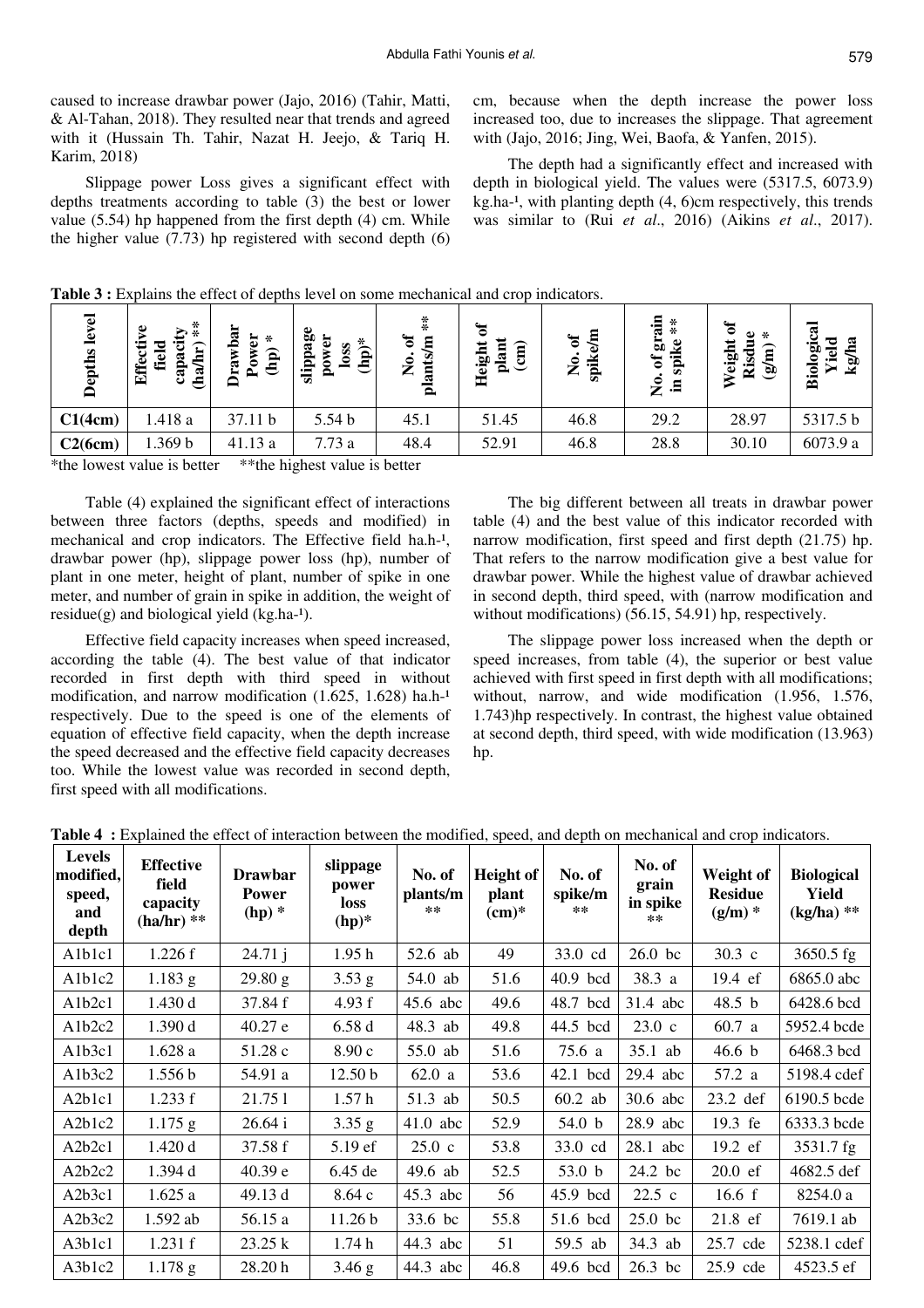| A3b2c1 | l.419 d  | 37.54 f | 5.23 ef            | $42.3$ abc | 52.6 | 33.3 cd   | 33.0 abc         | $20.7$ ef         | 5318.2 cdef |
|--------|----------|---------|--------------------|------------|------|-----------|------------------|-------------------|-------------|
| A3b2c2 | 1.337e   | 40.42 e | 8.46c              | 58.0 a     | 55.5 | 52.3 bc   | $\vert$ 31.6 abc | 23.8 cde          | 5873.0 bcde |
| A3b3c1 | 1.553 bc | 50.89c  | 11.70 <sub>b</sub> | $44.0$ abc | 48.6 | $32.3\ d$ | 22.0 c           | $29.6 \text{ cd}$ | 2777.8 g    |
| A3b3c2 | 1.515c   | 53.44 b | 13.96 a            | $45.0$ abc | 57.3 | 33.3 cd   | 33.0 abc         | $22.5$ ef         | 7618.4 ab   |

The number of plant in one meter was a significantly effect by the interaction of three factors. The best value recorded in second depth, third speed, and without modification -(62) plant per meter, and (58) plant per meter achieved in second depth, second speed, with wide modification. While the lower number (25) plant meter achieved in narrow modification, with second speed, in first depth.

On other hand, there is no significantly effect of interactions in the height of plant.

Table (4) number of spike in one meter was superior effect with interactions and the highest value  $(75.6)$  spike.m- $<sup>1</sup>$ </sup> recorded in without modification, third speed, with first depth. While the lowest value  $(32.3)$  spike.m-<sup>1</sup> achieved in wide modification, third speed, with first depth.

The highest number (38.3) of grain in one spike recorded in without modification, first speed, with second depth. While the lower value of that indicator achieved in many treats without modification, in second speed and depth (23.03) grain per spike also the same letter recorded in (narrow and wide) modification, third speed, with first depth (22.5, 22) respectively.

The superior effect of weight of residue recorded with interaction of three factors (modification, speed, and depth) and the best or less value (16.66 g) recorded with (narrow modification, third speed, and first depth). While the highest value (60.73 g) of weight residue achieved in (without modification, second speed, and second depth) and the same letter in (without modification, third speed, and second depth) was (57.26 g).

The last indicator was biological yield and the superior or best value  $(8254)$  kg.ha-<sup>1</sup> achieved in narrow modification, third speed, and first depth. While the lowest value (2777.8) kg.ha-<sup>1</sup> recorded in wide modification, third speed, first depth (Opoku, Vyn, & Swanton, 1997)

# **Conclusion**

- The result showed that the narrow modified row and seed row cleaner is the best one.
- The first level of forward speed is the best one.
- The 4cm depth is the best one.
- The interaction between narrow row and seed row cleaner with the first speed  $8km.h^{-1}$  and first depth  $4cm$ is the best, one that recorded best value of indicators.
- The interaction between narrow row and seed row cleaner with third level of forward speed 11 km.h- $\frac{1}{1}$ , recorded a good values with most indicators.

# **References**

- Aikins, K.A.; Antille, D.L.; Jensen, T.A. and Blackwell, J. (2017). Advances in residue management mechanisms of zero-tillage planters. Paper presented at the ASABE 2017 Annual International Meeting.
- Alrijabo, A.A. (2014). Effect of the new farming system-zero tillage in growth, yield, and its components of bread

\* the lowest value is better \*\* the highest value is better

wheat, durum wheat and barley crops in moderate rainfall area in Nineveh province. Mesopotamia J. of Agric., 42(1): 242-254.

- Altuntas, E.; Özgöz, E. and Taser, O.F. (2006). Assessment of different types furrow openers using a full automatic planter Asian Journal of Plant Sciences, 5(3): 537-542.
- Avci, M. (2011). Conservation tillage in Turkish dry land research. Agron Sustain Dev., 31(2): 299-307.
- Duiker, S.W.; Hoover, R.J. and Myers, J.C. (2013). Calibration of Grain/Seed Drills. from Agronomy Facts.
- Furlani, C.E.A.; Canova, R.; Bertonha, R.S.; Cavichioli, F.A. and Silva, R.P.D. (2013). Energy demand of a planter as a function of the furrow opener in corn sowing. Rev. Ceres, Viçosa, 60(6): 885-889.
- Grove, J.H.; Herbek, J.; Hershman, D.; Johanson, D.; Neill, S.M. (2000). No-Till Small Grain Production in Kentucky from Cooperative Extension Service, Univ. of Kentucky, Col. of Agri
- Harrigan, T.M. and Rotz, C.A. (1995). Draft relationships for tillage and seeding equipment. Applied Engineering in Agriculture, 11(6): 773-783.
- Hunt, D. (2007). Farm Power and Machinery Management (10th Edition ed.): Waveland Pr Inc
- Jajo, H.A.M. (2016). Evaluating the technical, agricultural and economic performance of different wheat cultivation systems in Kirkuk province*.* (M.Sc. master science), Mousl Iraq.
- Jin, H.; Zhiqiang, Z.; Hongwen, L. and Qingjie, W. (2014). Development of small/medium size no-till and minimum-till seeders in Asia: A review. J Agric & Biol Eng., 7(4): 1-12.
- Jing, L.; Wei, Q.; Baofa, L. and Yanfen, L. (2015). Simulation and validation of seeding depth mathematical model of 2BG-2 type corn ridge planting no-till planter. Transactions of the Chinese Society of Agricultural Engineering, 31(9).
- Li, Y.; Rui, Z.; Nana, G.; Tao, C.; Quanwei, L. and Dongxing, Z. (2015). Performance of no-till corn precision planter equipped with row cleaners. Int J Agric & Biol Eng, 8(5): 15-25.
- Opoku, G.; Vyn, T.J. and Swanton, C.J. (1997). Modified notill systems for corn following wheat on clay soils. Agronomy Journal, 89: 549-556.
- Rui, Z.; Tao, C.; Dandan, H.; Dongxing, Z.; Kehong, L.; Xiaowei, Y. and Li, Y. (2016). Design of depth-control planting unit with single-side gauge wheel for no-till maize precision planter. Int J Agric & Biol Eng, 9(6).
- Siemens, M.C.; Wilkins, D.E. and Correa, R.F. (2004). Development and evaluation of a residue management wheel for hoe−type no−till drills. Transactions of the ASAE, 47(2): 397-404.
- Tahir, H.T.; Jeejo, N.H. and Karim, T.H. (2018). A Comparative Study of Conventional and Modified Tine Types of Subsoiler and Their Effect on Some Per. Journal of Agricultural Machinery Science, 14(1): 47- 55.